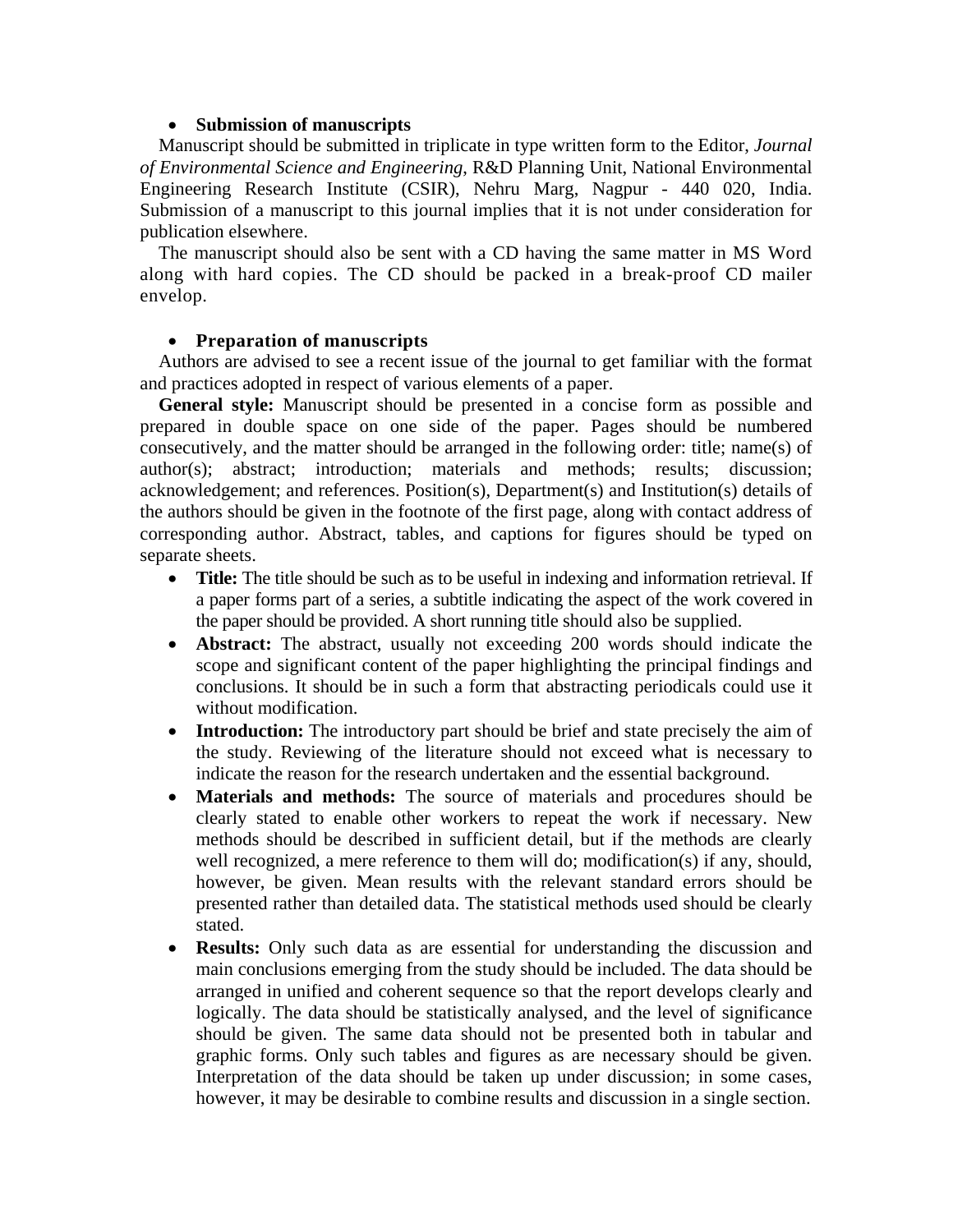- **Discussion:** Long, rambling discussion should be scrupulously avoided. The discussion should deal with the interpretations of results without repeating information already presented under results. It should relate the new findings to the known and include logical deductions.
- **Acknowledgement:** Acknowledgement should be brief and for specific assistance only, not for providing routine facilities, etc.
- **References:** References to literature should be numbered consecutively, following the same sequence in the text and the list appended at the end, and should be indicated in the text by numbers placed in superior position, e.g. Ship breaking industries are reported to produce 0.1% of hazardous wastes  $1-3$ .

In citing references to research papers, names and initials of authors should be followed, in order by the full title of the paper, the abbreviated title of the periodical (italicised), the volume number (in bold), the page numbers, the year (within circular bracket), e.g. Lowry O H, Rosebrough N J, Farr A L & Randall R J, Protein measurement with folin-phenol reagent, *J Biol Chem*, **193**, 265-269 (1951). In some cases, if volume year is 48 and its number is 3 for that particular year, then this should be indicated as **48(3)** in bold. For names of periodicals, the standard abbreviations listed in the International serials Catalogue, published by International Council of Scientific Unions Abstracting Board (ICSUAB), Paris, France, should be used. If the reference is to an article published without any authorship in a periodical, the title of the article takes the place of the author in the citation e.g. The content, influence and value of scientific conference papers and proceedings, *Unsco Bull Libr*, **16**, 113(1962). In case of accepted papers, names and initials of authors, title of the paper and the name of the journal be given followed by the word "in press" within circular brackets, e.g. Tiwari, A K  $\&$ Nayak, Environmental quality at Maitri station in Antarctica, *J Env. Sci. Engg.*, **48(3)** (2007) (in press).

Reference to a book should include, in the following order, names and initials of authors, title of the article, the title of the book (italicised), name of publishers and place of publication (within circular bracket), year and the particular page reference, e.g. Deo Madhav G, Bacterial infections, in *Tropical molecular medicine*(Oxford University Press, New Delhi) 1999, 90. If the reference is to the work of an author published in a book by a different author or edited by a different person, the fact that it is cited from the source book (italicised) should be clearly indicated, e.g. Mukherjee Biswapati & Ray Krishnangshu, Pharmacologists' approach towards understanding of non antibiotics, in *Non antibiotics: A new class of unrecognized antimicrobics*, edited by A N Chakrabarty, Joseph Molnár, S G Dastidar & Noboru Motohashi (National Environmental Engineering Research Institute, Nagpur, India) 1998, 281.

Proceedings of the conferences and the symposia should be treated in the same manner as books. Reference to a paper presented at a conference, the proceedings on which are not published, should include, in the following order, names and initials of authors, title of the paper (italicised), name of the conference, place where the conference was held and date, e.g. Thathachari Y T, *Structure of collagen*, paper presented to the Symposium on solid state physics, Indian Institute of Science, Bangalore, India, 1-3 February, 1960.

Reference to a thesis should include the name of the author, title of the thesis (italicised), university or institution to which it was submitted and the year of submission, e.g. Vijayaraman K, *Physiological responses of the freshwater prawn, Macrobrachium*